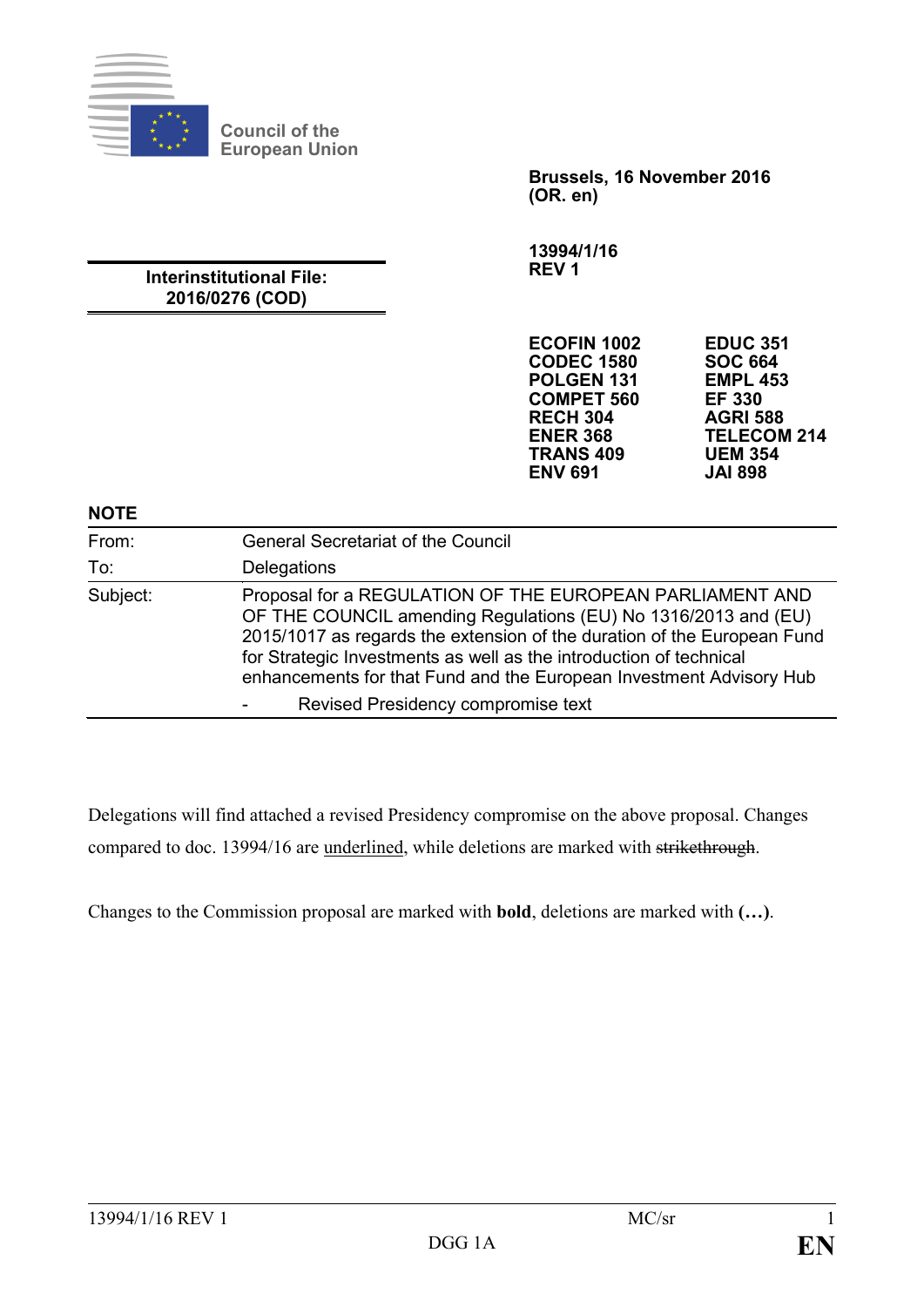### Proposal for a

## **REGULATION OF THE EUROPEAN PARLIAMENT AND OF THE COUNCIL**

### **amending Regulations (EU) No 1316/2013 and (EU) 2015/1017 as regards the extension of the duration of the European Fund for Strategic Investments as well as the introduction of technical enhancements for that Fund and the European Investment Advisory Hub**

## THE EUROPEAN PARLIAMENT AND THE COUNCIL OF THE EUROPEAN UNION,

Having regard to the Treaty on the Functioning of the European Union, and in particular Articles 172 and 173, the third paragraph of Article 175 and Article 182(1) thereof,

Having regard to the proposal from the European Commission,

After transmission of the draft legislative act to the national parliaments,

Having regard to the opinion of the European Economic and Social Committee,

Having regard to the opinion of the Committee of the Regions,

Acting in accordance with the ordinary legislative procedure,

Whereas:

([1](#page-1-0)) Since the Investment Plan for Europe was presented in November  $2014<sup>1</sup>$ , the conditions for an uptake in investment have improved and confidence in Europe's economy and growth are returning. The Union is now in its fourth year of moderate recovery, with Gross Domestic Product growing at 2% in 2015. The comprehensive efforts initiated with the Investment Plan are already delivering concrete results, despite the fact that macroeconomic effects of larger investment projects cannot be immediate. Investment is expected to pick up gradually throughout 2016 and 2017 although it remains below historical levels.

<span id="page-1-0"></span>**<sup>1</sup>** COM(2014) 903 final.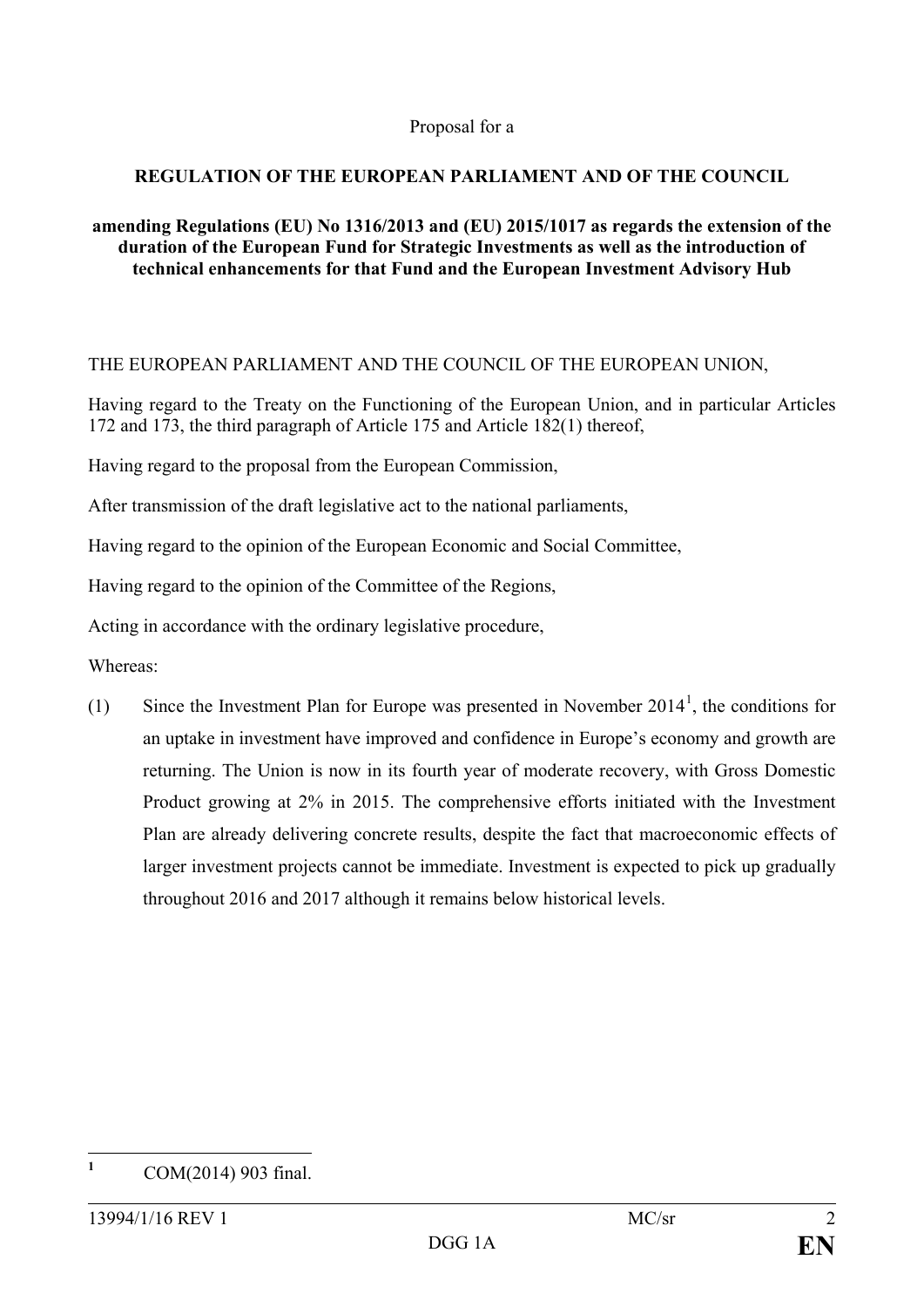- (2) That positive momentum should be maintained and efforts need to be continued to bring investment back to its long-term sustainable trend. The mechanisms of the Investment Plan work and should be reinforced to continue the mobilisation of private investments in sectors important to Europe's future and where market failures or sub-optimal investment situations remain.
- (3) On 1 June 2016 the Commission issued a Communication entitled 'Europe investing again Taking stock of the Investment Plan for Europe and next steps' outlining the achievements of the Investment Plan so far and the envisaged next steps, including the extension of the European Fund for Strategic Investments (EFSI) beyond its initial three-year period, the scaling-up of the Small and Medium-sized Enterprises (SME) Window within the existing framework and the enhancement of the European Investment Advisory Hub (EIAH).
- (4) The EFSI, implemented and co-sponsored by the EIB Group, is firmly on track to deliver the objective of mobilising at least EUR 315 billion in additional investments in the real economy by mid-2018. The market absorption has been particularly quick under the SME Window where the EFSI is delivering well beyond expectations. In July 2016 the SME Window was thus scaled-up by EUR 500 million within the existing parameters of Regulation (EU) No 2015/1017. A larger share of financing to be geared towards SMEs given the exceptional market demand for SME financing under the EFSI: 40% of the increased risk bearing capacity of the EFSI should be geared towards increasing access to financing for SMEs.
- (5) On 28 June 2016, the European Council concluded that "The Investment Plan for Europe, in particular the European Fund for Strategic Investments (EFSI), has already delivered concrete results and is a major step to help mobilise private investment while making smart use of scarce budgetary resources. The Commission intends to soon put forward proposals on the future of the EFSI, which should be examined as a matter of urgency by the European Parliament and the Council."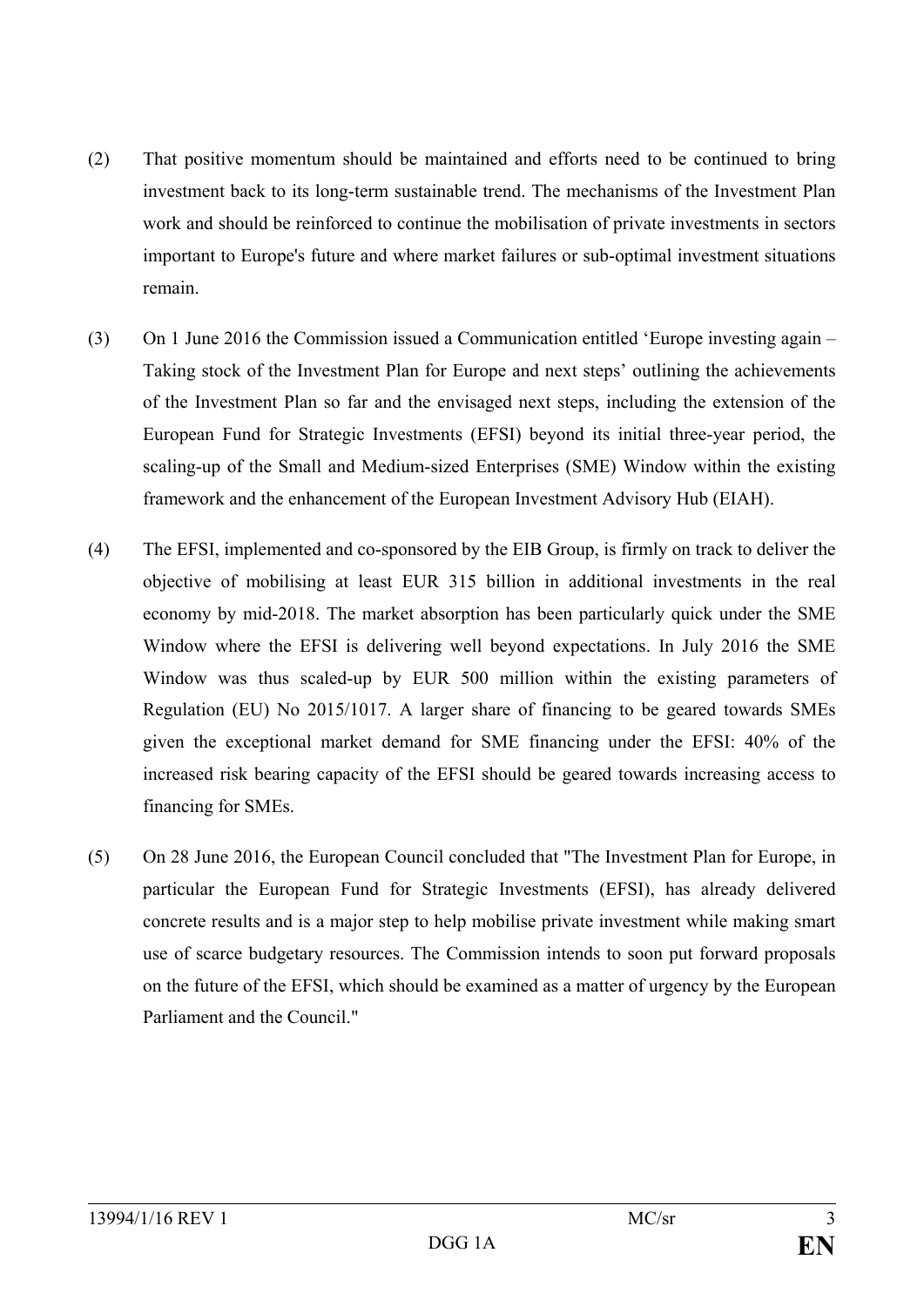- (6) The EFSI was established for an initial period of three years and with the aim of mobilising at least EUR 315 billion in investments. Given its success, the Commission is committed to the doubling of the EFSI, both in terms of duration and financial capacity. The legal extension covers the period of the current Multiannual Financial Framework and should provide a total of at least half a trillion euro investments by 2020. In order to enhance the firepower of the EFSI even further and reach the aim of doubling the investment target, Member States **are encouraged to should also** contribute **as a matter of priority**.
- **(7) For the period after 2020, the Commission intends to put forward the necessary proposals to ensure that strategic investment will continue at a sustainable level. Any new proposal extending the investment period after 2020 should be based on reports submitted by the Commission to the European Parliament and to the Council containing an independent evaluations of the application of this regulation. The first report to be submitted on [30 June 2018] should assess the functioning of the EFSI, the use of the EU guarantee and the functioning of EIAH. Moreover, the report should specify whether the EFSI contributes to a better use of resources of the EU Budget, maximizes the impact of public funds and mobilizes sufficient levels of private capital. The main conclusions of this report should form the basis of the discussions on EFSI in the next Multiannual Financial Framework. The following report to be submitted on [31 December 2019] should specify whether EFSI is achieving its objectives in particular concerning the additionality of projects. Furthermore, the report should assess the wider investment situation in the EU and conclude whether maintaining the scheme for supporting investment is still warranted or whether a smooth termination of the EFSI, while preserving the EU guarantee for the operations already approved under this Regulation, should be ensured. The main conclusions from this report should provide impetus for further continuation or termination of the scheme post 2020.**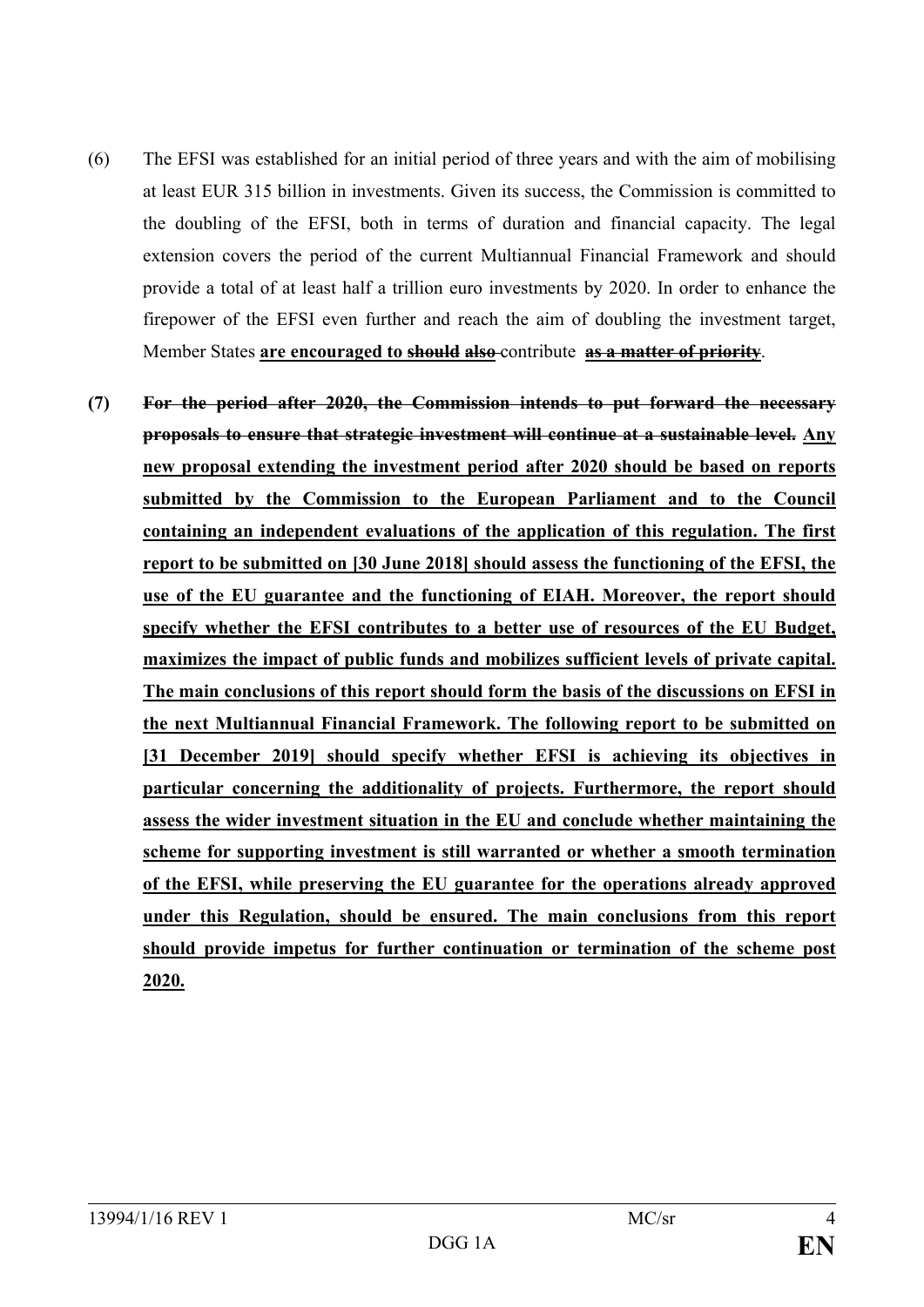- **(8)** The extended EFSI should address remaining market failures and sub-optimal investment situations and continue to mobilise private sector financing in investments crucial for Europe's future job creation – including for the youth –, growth and competitiveness with strengthened additionality. They include investments in the areas of energy, environment and climate action, social and human capital and related infrastructure, healthcare, research and innovation, cross-border and sustainable transport, as well as the digital transformation. **(…) [**In line with the EU's commitment to the global fight against climate change, operations supported by the EFSI should contribute, as much as possible, to achieving the objectives of COP21. In order to reinforce the climate action element under the EFSI, the EIB should build on its experience as one of the largest providers of climate finance worldwide and use its internationally agreed methodology to credibly identify climate action components or cost shares.**]** Energy interconnection priority projects and energy efficiency projects should also be increasingly targeted**. In addition, EFSI support to motorways should be avoided, unless it is needed to support private investment in transport in cohesion countries or in cross-border transport projects involving at least one cohesion country**. For reasons of clarity, although they are already eligible, it should be explicitly laid down that projects in the fields of agriculture, **forestry**, fishery, **and** aquaculture **and other elements of a wider bioeconomy** come within the general objectives eligible for EFSI support.
- **[(8a) The EU guarantee may be granted for EIB financing and investment operations supporting the objectives listed in Article 9(2), including, within the limits set by the Treaty, for projects related to the defence sector.]**
- **(9)** Additionality, a key feature of the EFSI, should be strengthened in the selection of projects. In particular, operations should only be eligible for EFSI support if they address clearly identified market failures or sub-optimal investment situations. **Market failures have different causes but can lead to insufficient demand for investment and an undersupply or an inadequate supply of finance by market-based operators translating into sub-optimal investment situations.**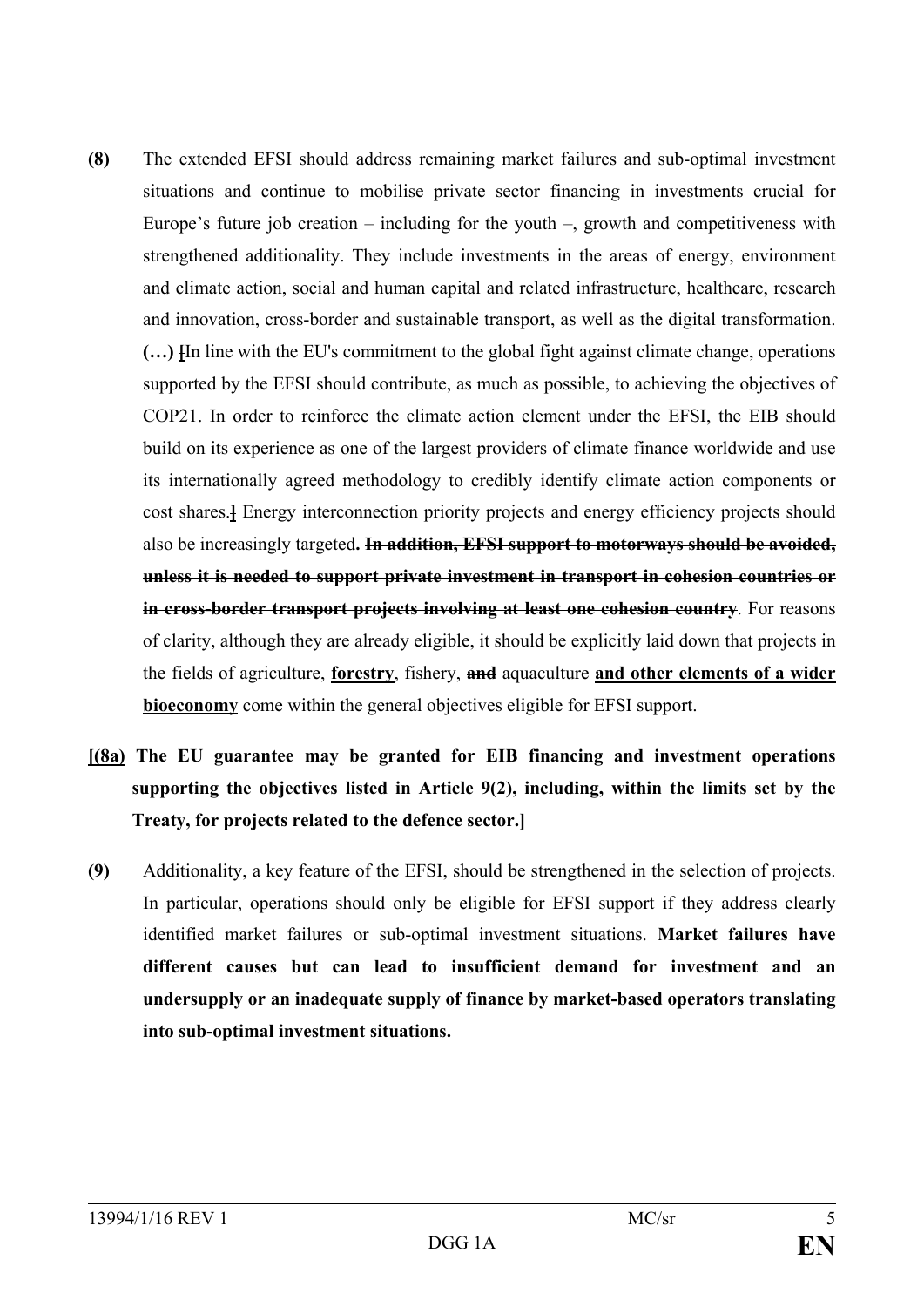- **(9a)** Operations in infrastructure under the Infrastructure and Innovation Window linking two or more Member States, including e-infrastructure, should be**, as a rule,** considered additional given their inherent difficulty and their high added value for the Union.
- (10) **With a view to ensuring a wider geographical coverage of EFSI and** to increas**ing** the efficiency of the EFSI intervention, blending operations combining non-reimbursable forms of support and/or financial instruments from the Union budget, such as **European Structural and Investment Funds or** those available under the Connecting Europe Facility, and financing from EIB Group, including EIB financing under the EFSI, as well as other investors should be encouraged. Blending aims to enhance the value added of Union spending by attracting additional resources from private investors and to ensure the actions supported become economically and financially viable. **Further action to ensure that EU funds and EFSI support can be easily combined is necessary. The Commission has already published concrete guidance on this matter, however the guidance should be further developed in order to introduce similarities with EIB investment practices.**
- (11) In order to reinforce the take-up of the EFSI in less-developed and transition regions, the scope of the general objectives eligible for EFSI support should be enlarged. **Such projects would remain subject to examination by the Investment Committee and need to adhere to the same eligibility criteria for the use of the EU guarantee including the principle of additionality**.
- (12) For the full investment period, the Union should provide a Union guarantee (the 'EU guarantee') which should not, at any time, exceed EUR 26 000 000 000 in order to enable the EFSI to support investments, of which a maximum of EUR 16 000 000 000 should be available prior to 6 July 2018.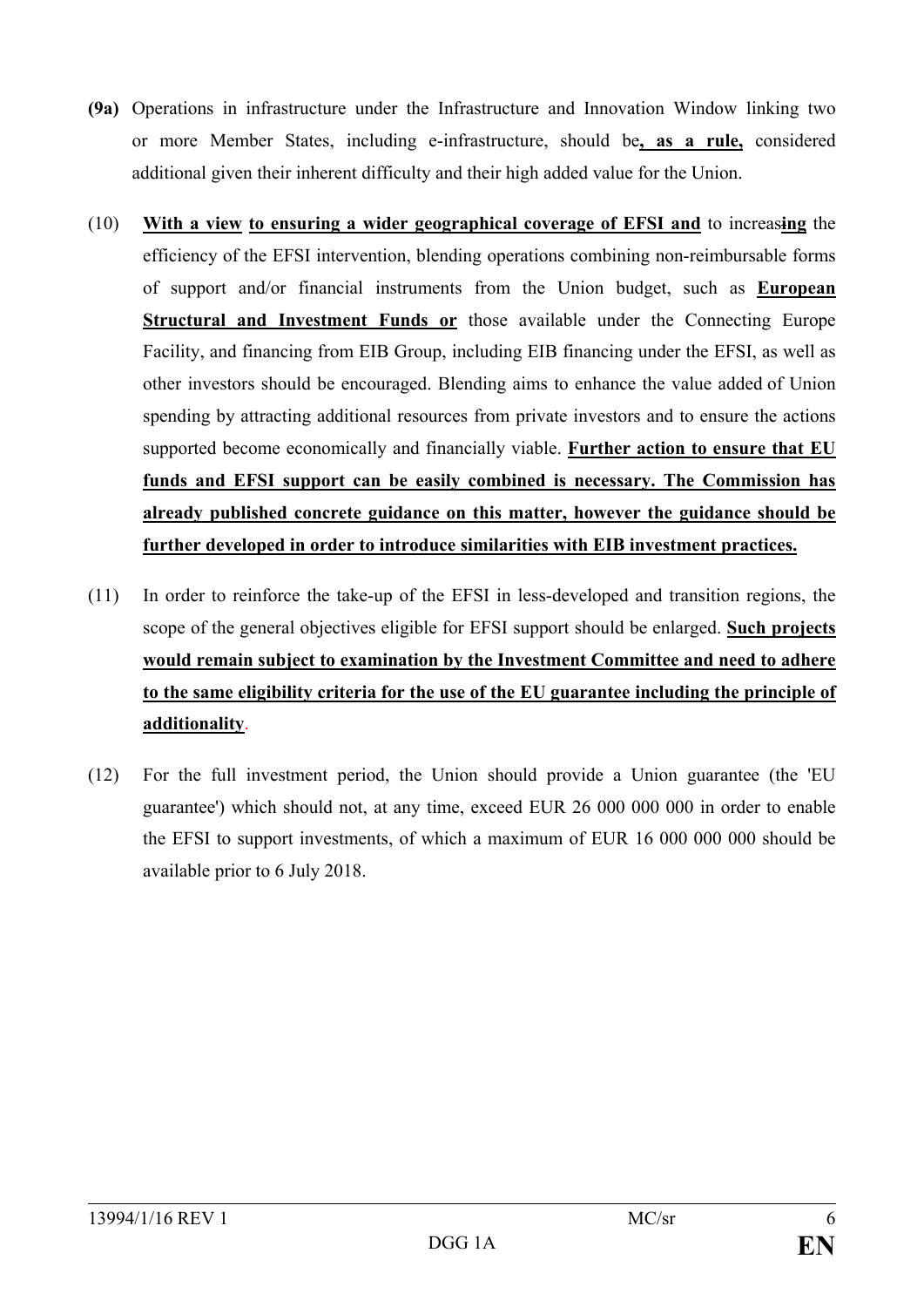- (13) It is expected that when the EU guarantee is combined with the EUR 7 500 000 000 to be provided by the EIB, the EFSI support should generate EUR 100 000 000 000 additional investment by the EIB and EIF. The amount of EUR 100 000 000 000 supported by the EFSI is expected to generate at least EUR 500 000 000 000 of additional investment in the real economy by the end of 2020.
- (14) In order to partly finance the contribution from the general budget of the Union to the EU guarantee fund for the additional investments to be made, a transfer should be made from the available envelope of the Connecting Europe Facility (CEF), provided for in Regulation (EU) No 1316/[2](#page-6-0)013 of the European Parliament and of the Council<sup>2</sup>. Moreover, EUR 1 145 797 000 of appropriations should be transferred from the CEF financial instruments to the grant part of the CEF with a view to facilitating blending with the EFSI or to other relevant instruments, in particular those dedicated to energy efficiency.
- (15) On the basis of the experience acquired with the investments supported by the EFSI, the target amount of the guarantee fund should be brought to 35 % of the total EU guarantee obligations ensuring an adequate level of protection.
- (16) In line with the exceptional market demand for SME financing under the EFSI which is expected to continue, the EFSI SME Window should be enhanced. Particular attention should be paid to social enterprises, including through the development and deployment of new instruments.
- (17) The EIB and the EIF should ensure that the final beneficiaries, including SMEs, are informed of the existence of EFSI support, so as to enhance the visibility of the EU guarantee granted under Regulation (EU) 2015/1017.

<span id="page-6-0"></span>**<sup>2</sup>** Regulation (EU) No 1316/2013 of the European Parliament and of the Council of 11 December 2013 establishing the Connecting Europe Facility, amending Regulation (EU) No 913/2010 and repealing Regulations (EC) No 680/2007 and (EC) No 67/2010, OJ L 348, 12.2013, p. 129.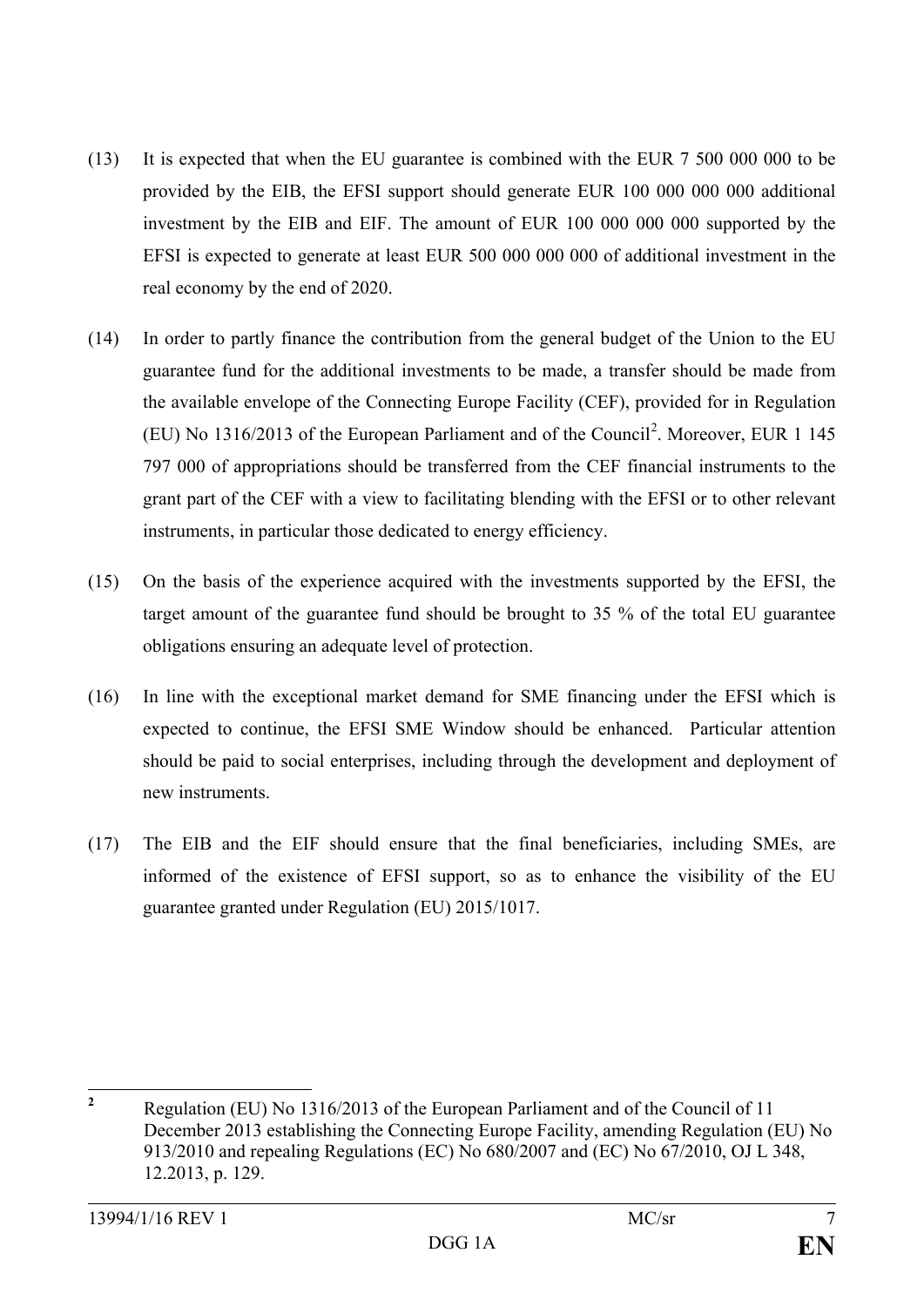- (18) With a view to enhancing the transparency of EFSI operations, the Investment Committee should explain in its decisions, which are made public and accessible **after the EIB Board of Directors has approved the operations**, the reasons why it deems that an operation should be granted the EU guarantee, with particular focus on compliance with the additionality criterion. The scoreboard of indicators should be made public once an operation under the EU guarantee is signed.
- **(19) (...) In carrying out its operations, the EIB should not make use of or engage in tax avoidance structures, in particular aggressive tax planning schemes, in accordance with the Union legislation and taking the utmost account of the principles and guidelines laid down in Council Conclusions of 8 November 2016, in particular to the Annex.**
- (20) In addition, it is appropriate to make certain technical clarifications in relation to the contents of the agreement on the management of the EFSI and on granting of the EU guarantee and on the instruments covered by it, including coverage for currency exchange rate risk in certain situations. The agreement with the EIB on the management of the EFSI and on the granting of the EU guarantee should be adapted in line with this Regulation.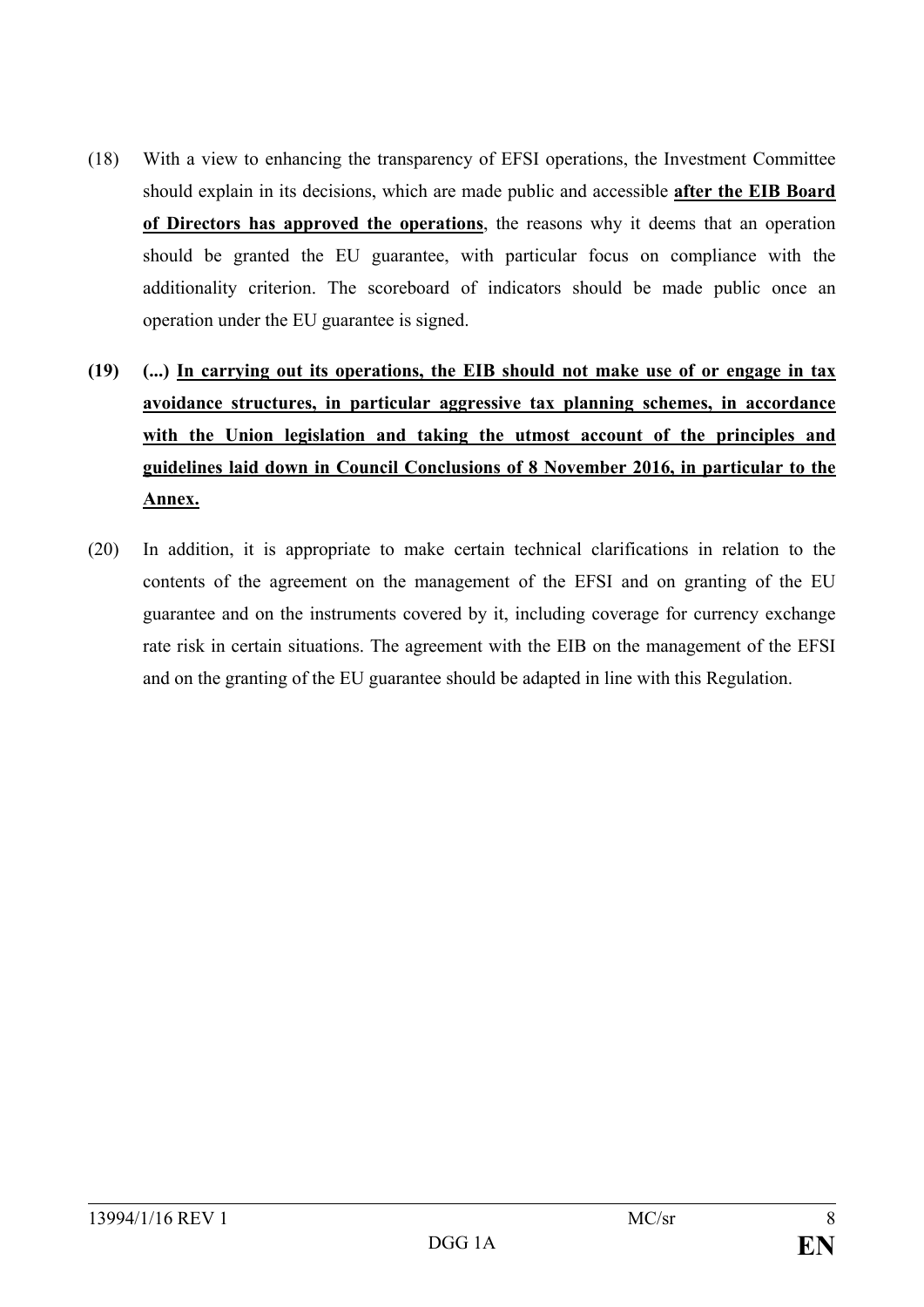- (21) The European Investment Advisory Hub (EIAH) should be enhanced and its activities should focus **(…) on contributing actively towards sectorial and geographic diversification of EFSI and support the EIB where needed in originating projects. In countries with difficulties to develop projects under EFSI, the EIAH should establish a local presence. In order to ensure broad coverage EIAH should conclude at least one cooperation agreement with a national promotional bank or institution per Member State. These objectives should be complementary and not preclude one another. Furthermore, It EIAH** should pay particular attention to supporting the preparation of projects involving two or more Member States and projects that contribute to achieving the objectives of COP21. **Notwithstanding its objective to build upon existing advisory services of the EIB and the Commission, so to act as a single technical advisory hub for project financing within the Union, the EIAH should also contribute actively to the objective of sectorial and geographical diversification of the EFSI and support the EIB where needed in originating projects.** It should also actively contribute to the establishment of investment platforms and provide advice on the combination of other sources of Union funding with the EFSI. **In carrying out its work, the EIAH should continue to exercise care in avoiding crowding out of the private sector and to ensure complementarity of its services.**
- **(21a) The EIB's should inform the European Commission on its findings on barriers and bottlenecks to investment in Member States, identified when carrying out investment operations covered by this Regulation,. should inform the work of The European Commission is invited to factor these findings into its work undertaken in the context of the European Semester for economic policy coordination.**

Regulation (EU) No 1316/2013 and Regulation (EU) No 2015/1017 should therefore be amended accordingly,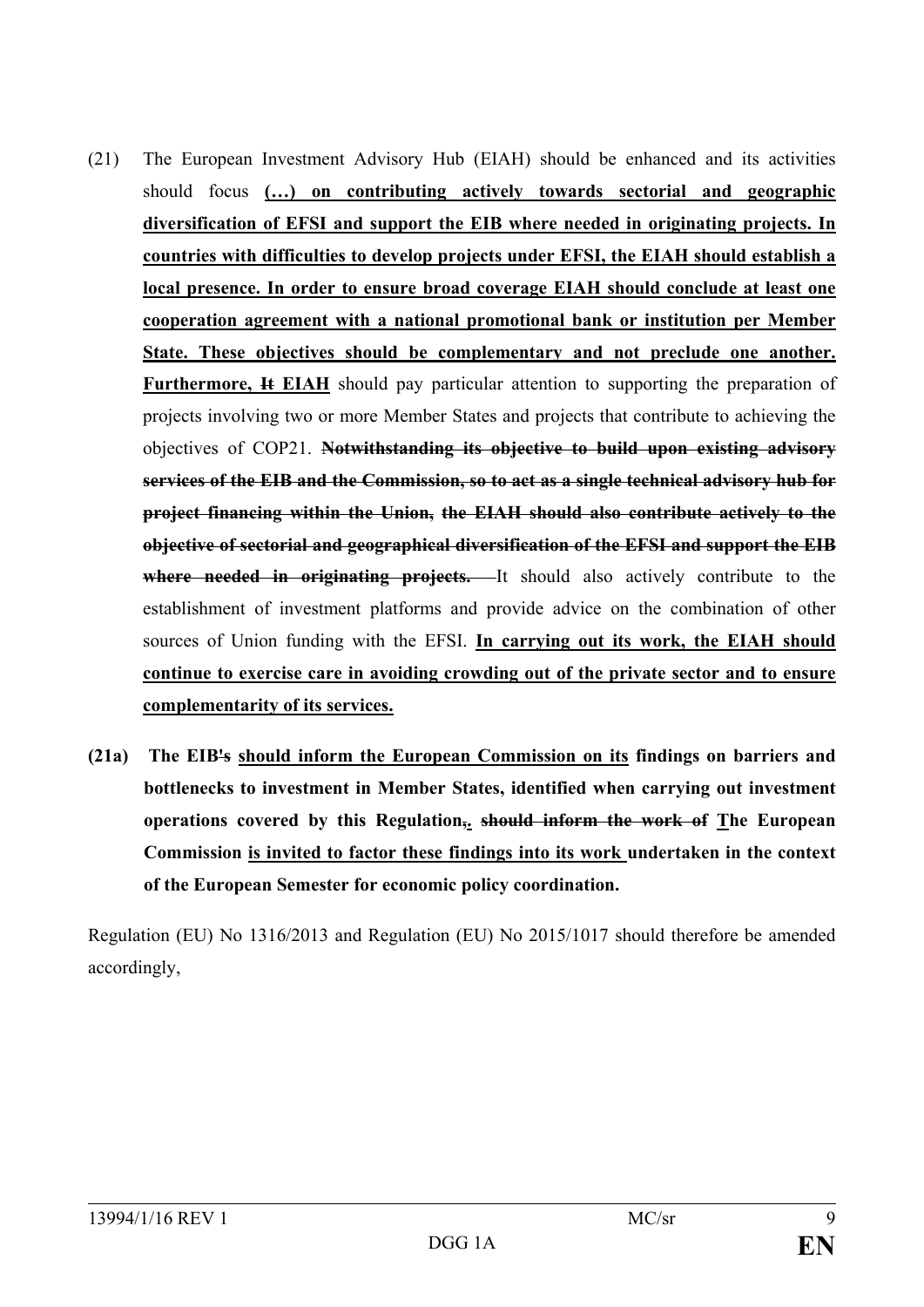### HAVE ADOPTED THIS REGULATION:

### *Article 1*

Regulation (EU) No 2015/1017 is amended as follows:

- (1) Article 4(2) is amended as follows:
	- (a) in point (a), point (ii) is replaced by the following:
		- '(ii) the amount, of no less than **[**EUR 7 500 000 000**]** in guarantees or cash, and the terms of the financial contribution which is to be provided by the EIB through the EFSI;';
	- (b) in point (c), point (i) is replaced by the following:
		- '(i) in accordance with Article 11, detailed rules on the provision of the EU guarantee, including its arrangements on coverage, its defined coverage of portfolios of specific types of instruments and the respective events triggering possible calls on the EU guarantee;';
- (2) in Article  $5(1)$  the third subparagraph is replaced by the following:

'To better address market failures or sub-optimal investment situations, EIB special activities supported by the EFSI shall typically have features such as subordination, participation in risk-sharing instruments, cross-border characteristics, exposure to specific risks or other identifiable aspects as further described in Annex II.

EIB projects carrying a risk lower than the minimum risk under EIB special activities may also be supported by the EFSI if the use of the EU guarantee is required to ensure additionality as defined in the first subparagraph of this paragraph.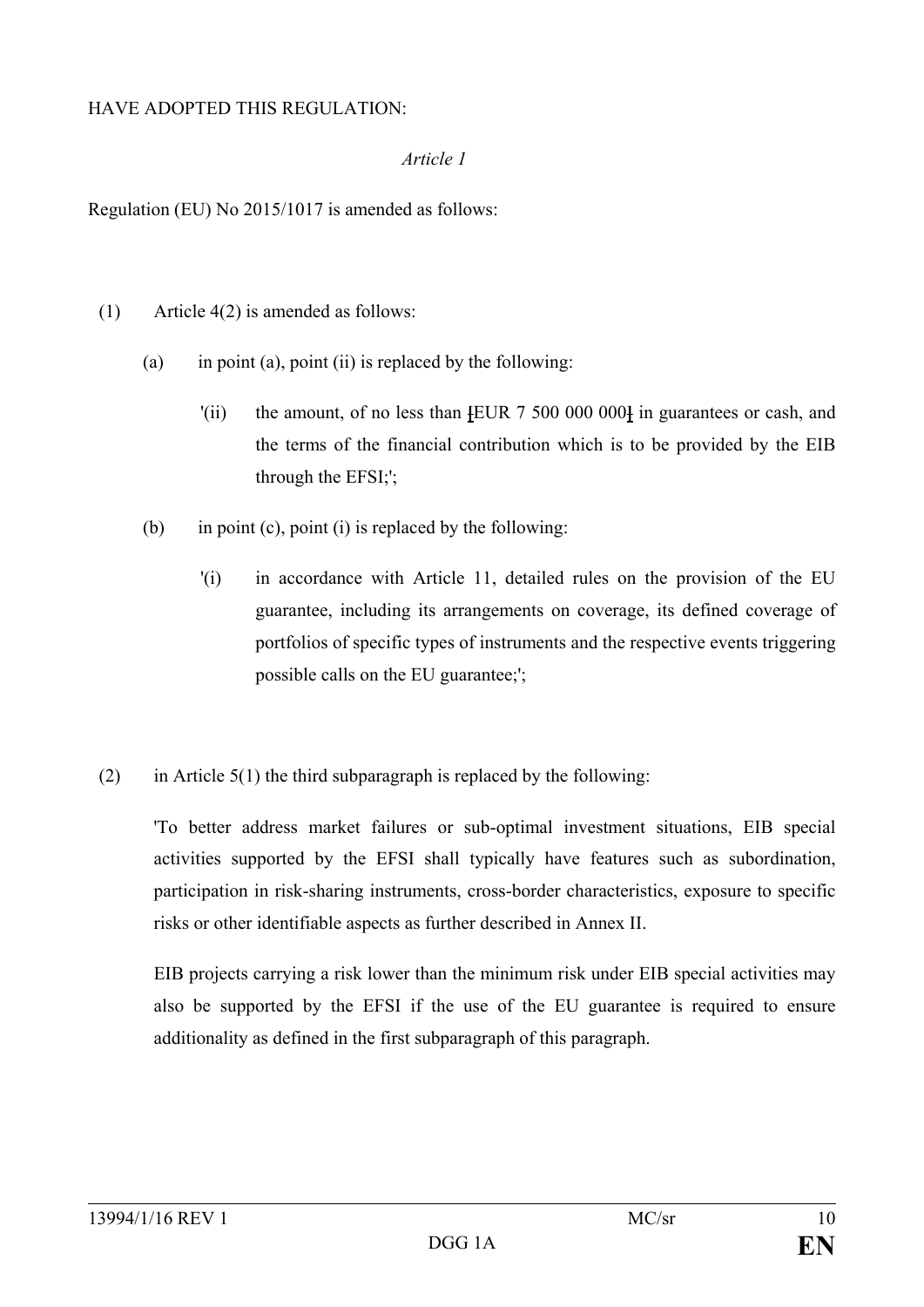The projects **considered for** (…) the EFSI **support** that consist of physical infrastructure linking two or more Member Stater, **including e-infrastructure, as well as the extension of infrastructure and services associated to such infrastructures (…)** shall**, as a rule,** also be considered to provide additionality.';

(3) In Article  $6(1)$ , the introductory words are replaced by the following:

'The EFSI Agreement shall provide that the EFSI is to support projects which address market failures or sub-optimal investment situations and which:';

- (4) Article 7 is amended as follows:
	- (a) Paragraph 8 is amended as follows:
		- (i) point (e) is replaced by the following:
			- '(e) climate action, environmental protection and management;';
		- (ii) The following point (l) is added:
			- '(l) agriculture, **forestry**, fishery, (…) aquaculture **and other elements of the wider bioeconomy**.';
	- (b) in paragraph 10, the second sentence is replaced by the following:

'Each member of the Investment Committee shall communicate without delay to the Steering Board, the Managing Director and the Deputy Managing Director all information needed to check on an ongoing basis the absence of any conflict of interest.';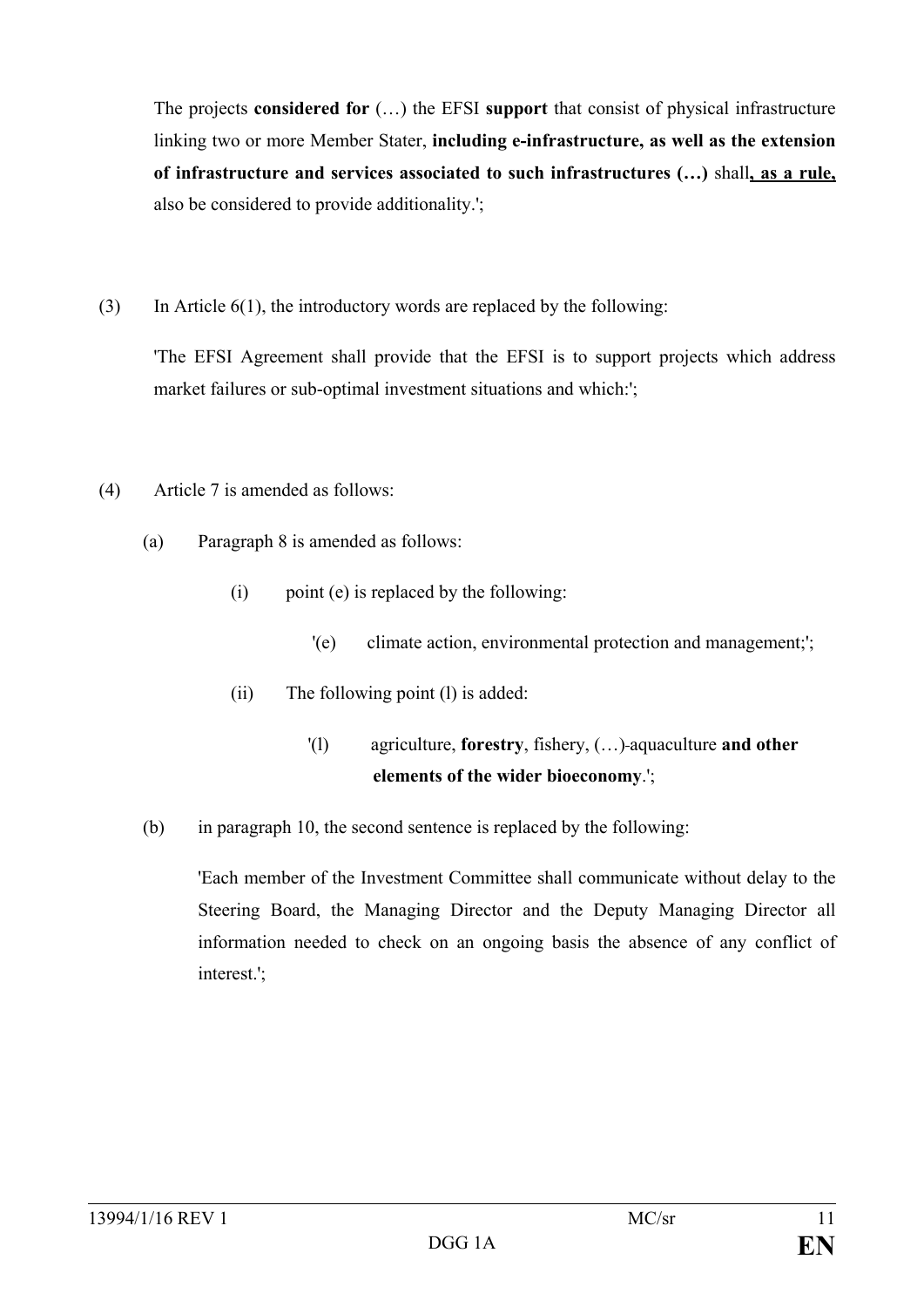(c) in paragraph 11, the following sentence is added:

'The Managing Director shall be responsible for informing the Steering Board of any such breach that comes to his knowledge and propose appropriate action.';

(d) in paragraph 12, the second sentence of the second subparagraph is replaced by the following:

'Decisions approving the use of the EU guarantee shall be public and accessible, and include the rationale for the decision, with particular focus on compliance with the additionality criterion. The publication **to be made after the approval of the operation by the EIB Board of Directors,** shall not contain commercially sensitive information. In reaching its decision, the Investment Committee shall be supported by the documentation provided by the EIB.';

- (5) Article 9 is amended as follows:
	- (a) in paragraph 2 the following points  $(h)$  and  $(i)$  are added:
		- '(h) agriculture, **forestry,** fishery (…)**,** aquaculture **and other elements of the wider bioeconomy;**
		- (i) for less-developed regions and transition regions as listed respectively in Annex I and Annex II of Commission Implementing Decision  $2014/99/EU<sup>3</sup>$  $2014/99/EU<sup>3</sup>$  $2014/99/EU<sup>3</sup>$ , other industry and services eligible for EIB support.';

<span id="page-11-0"></span>**<sup>3</sup>** Commission Implementing Decision No 2014/99/EU of 18 February 2014 setting out the list of regions eligible for funding from the European Regional Development Fund and the European Social Fund and of Member States eligible for funding from the Cohesion Fund for the period 2014-2020, OJ L 50, 20.2.2014, p. 22.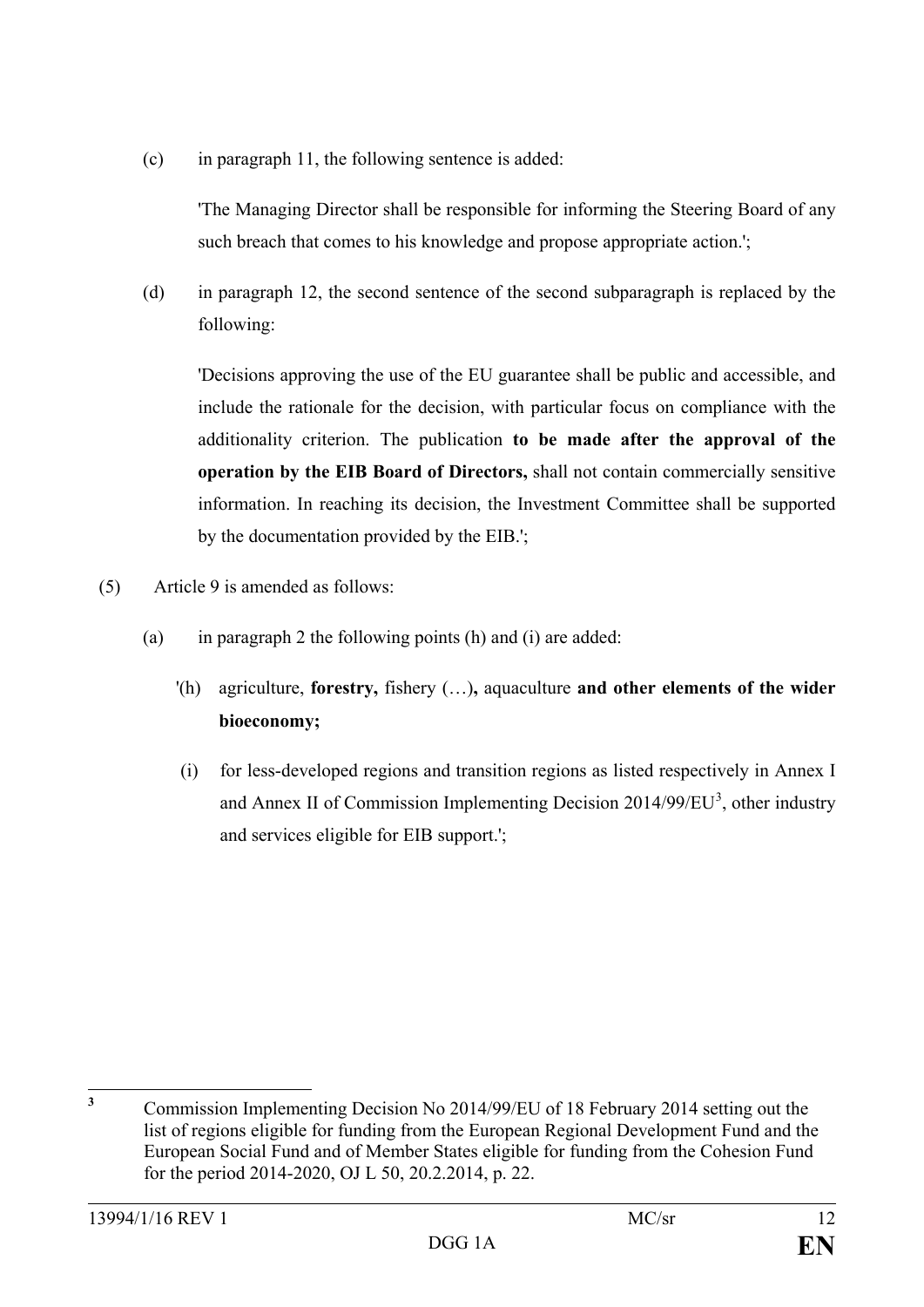(b) in paragraph 2, the following subparagraph is added:

**['Whilst recognizing the demand driven nature of EFSI, the** EIB shall (…) **aim** that that at least 40 % of EFSI financing **in the combined objectives** under the infrastructure and innovation window (…) contribute**s** to climate action, in line with the COP21 commitments. **EFSI financing for SMEs and mid-cap companies shall not be included in that computation.** (…).'**]**;

- (c) paragraph 3 is replaced by the following:
	- '3. The investment period during which the EU guarantee may be granted for supporting financing and investment operations covered by this Regulation shall last until:
		- (a) 31 December 2020, for EIB operations for which a contract between the EIB and the beneficiary or financial intermediary has been signed by 31 December 2022;
		- (b) 31 December 2020, for EIF operations for which a contract between the EIF and the financial intermediary has been signed by 31 December 2022.':

# **(d) paragraph 4 is replaced by the following:**

(…) **Any new proposal extending the investment period during which the EU guarantee may be granted, shall be informed by based on an independent evaluation as specified in Article 18, paragraphs 6 and 7.**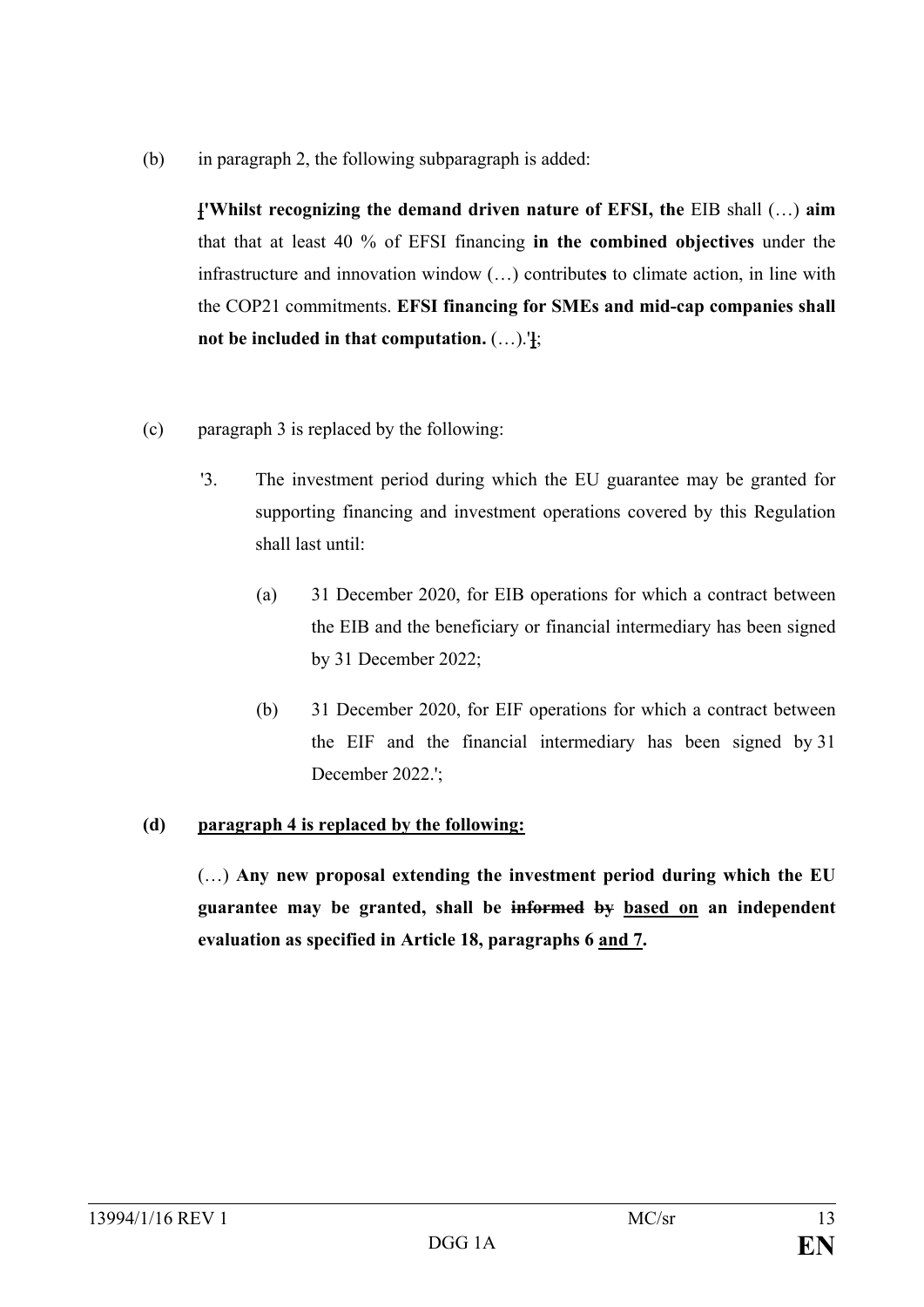- (6) in Article 10(2), point (a) is replaced by the following:
	- '(a) EIB loans, guarantees, counter-guarantees, capital market instruments, any other form of funding or credit enhancement instrument, including subordinated debt, equity or quasi-equity participations, including in favour of national promotional banks or institutions, investment platforms or funds;';
- (7) Article 11 is amended as follows:
	- (a) paragraph 1 is replaced by the following:
		- '1. The EU guarantee shall not, at any time, exceed EUR 26 000 000 000, of which a part may be allocated for EIB funding or guarantees to the EIF in accordance with paragraph 3. Aggregate net payments from the general budget of the Union under the EU guarantee shall not exceed EUR 26 000 000 000 and not exceed EUR 16 000 000 000 prior to 6 July 2018.';
	- (b) paragraph 3 is replaced by the following:
		- '3. Where the EIB provides funding or guarantees to the EIF in order to conduct EIB financing and investment operations, the EU guarantee shall provide for a full guarantee on such funding or guarantees provided that an amount of **at least up to** EUR 4 000 000 000 of funding or guarantees is provided by the EIB without coverage by the EU guarantee, up to an initial limit of EUR 6 500 000 000. Without prejudice to paragraph 1, that limit may where appropriate be adjusted by the Steering Board **up to a maximum of EUR 10 000 000 000, without an obligation on the EIB to match the amounts over and above the initial limit.**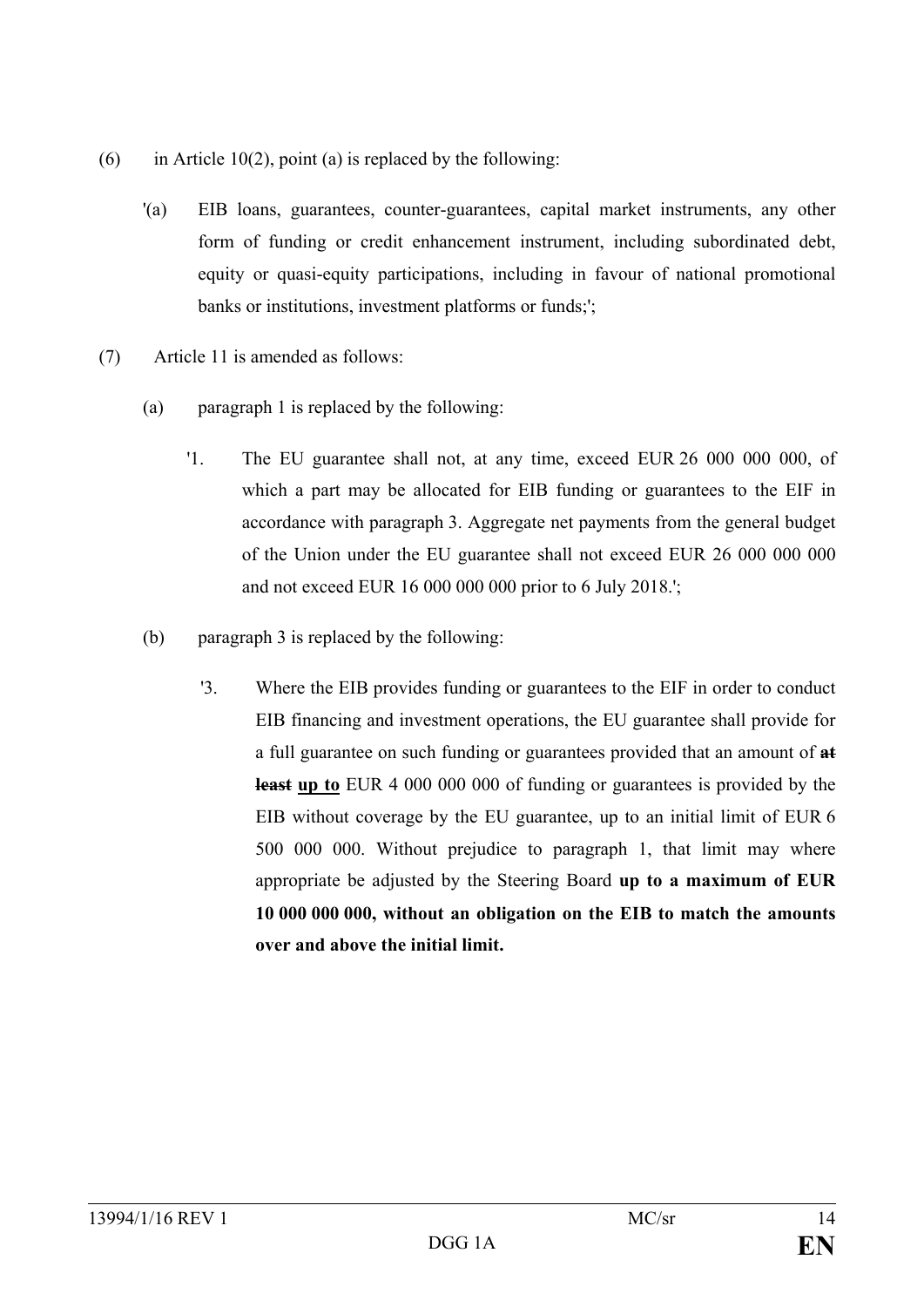- (c) in paragraph 6, points (a) and (b) are replaced by the following:
	- $(a)$  for debt instruments referred to in Article 10(2)(a), the principal and all interest and amounts due to the EIB but not received by it in accordance with the terms of the financing operations until the event of default; losses arising from fluctuations of currencies other than the euro in markets where possibilities for long-term hedging are limited; for subordinated debt a deferral, reduction or required exit shall be considered to be an event of default;
	- (b) for equity or quasi-equity investments referred to in Article  $10(2)(a)$ , the amounts invested and their associated funding cost and losses arising from fluctuations of currencies other than the euro;';
- (8) Article 12 is amended as follows:
	- (a) paragraph 5 is replaced by the following:
		- '5. Endowments to the guarantee fund referred to under paragraph 2 shall be used to reach an appropriate level (target amount) to reflect the total EU guarantee obligations. The target amount shall be set at 35 % of the total EU guarantee obligations.';
	- (b) paragraph 7 is replaced by the following:
		- '7. From 1 July 2018, if as a result of calls on the EU guarantee, the level of the guarantee fund falls below 50 % of the target amount, or it may fall below that level within a year according to a risk assessment by the Commission, the Commission shall submit a report on exceptional measures that may be required.';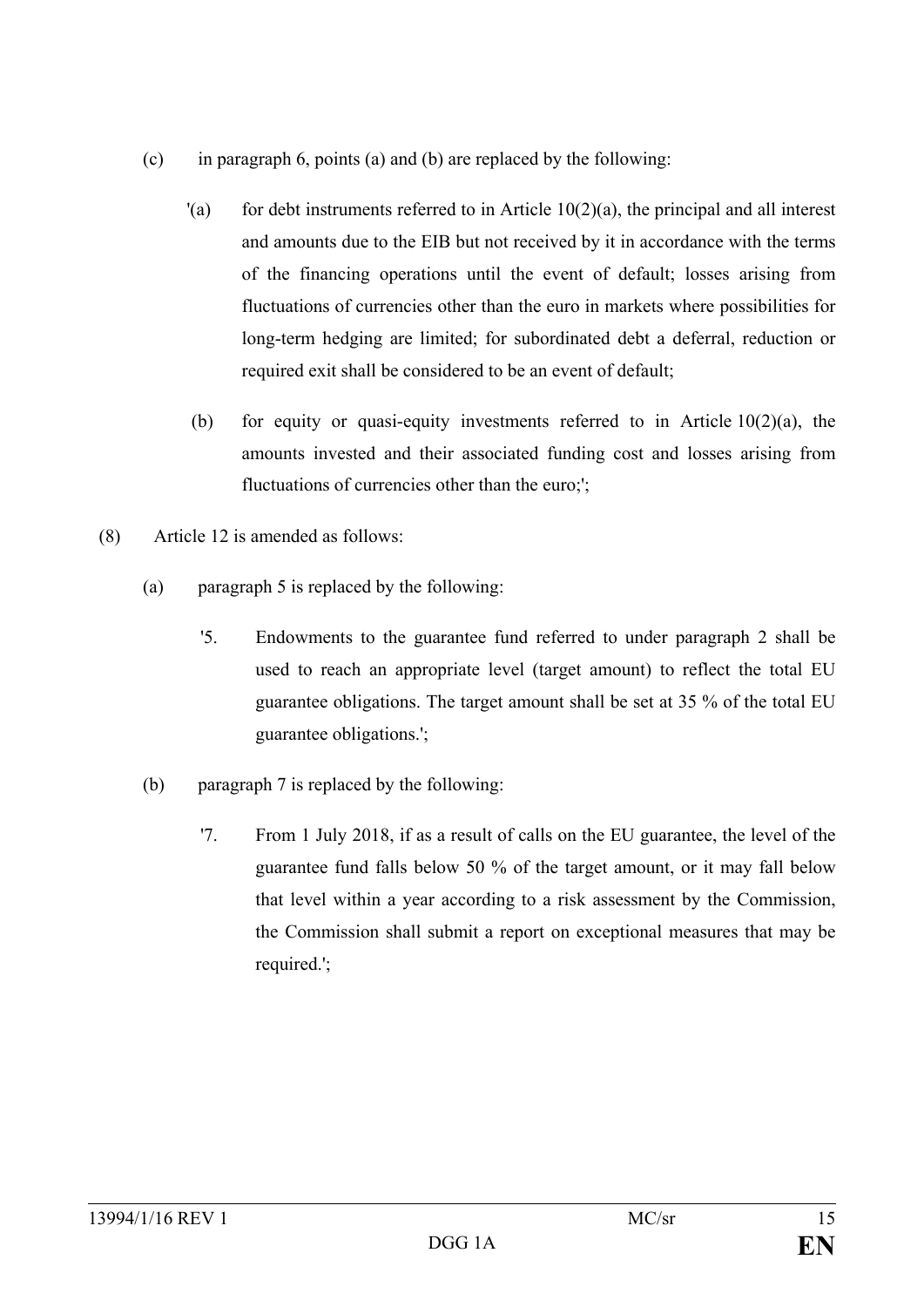- (c) paragraphs 8, 9 and 10 are replaced by the following:
	- '8. After a call on the EU guarantee, endowments to the guarantee fund provided for in points (b) and (d) of paragraph 2 above the target amount shall be used within the limits of the investment period provided for in Article 9 to restore the EU guarantee up to its full amount.
	- 9. Endowments to the guarantee fund provided for in point (c) of paragraph (2) shall be used to restore the EU guarantee up to its full amount.
	- 10. In the event that the EU guarantee is fully restored up to an amount of EUR 26 000 000 000, any amount in the guarantee fund in excess of the target amount shall be paid to the general budget of the Union as internal assigned revenue in accordance with Article 21(4) of Regulation (EU, Euratom) No 966/2012 for any budget lines which may have been used as a source of redeployment to the guarantee fund.';
- (9) Article 14 is amended as follows:
	- (a) Paragraph 1 is amended as follows:
		- (i) in the first subparagraph, the second sentence is replaced by the following:

 'Such support shall include providing targeted support on the use of technical assistance for project structuring, on the use of innovative financial instruments and on the use of public-private partnerships, taking into account the specificities and needs of Member States with less-developed financial markets.';

(ii) in the second subparagraph, the following sentence is added:

'and climate action, in particular in the context of COP21 (...).';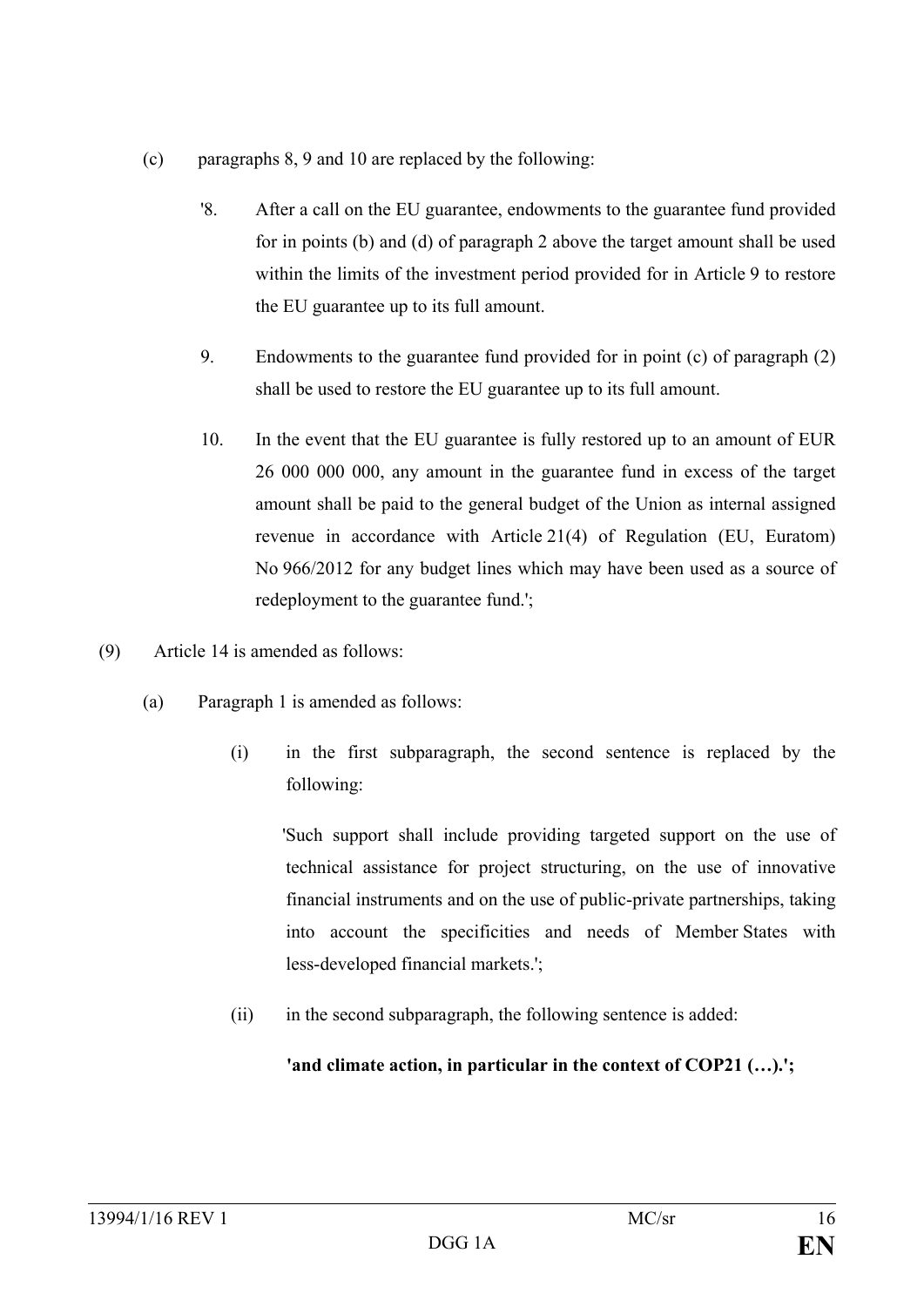- (b) paragraph 2 is amended as follows:
	- $(i)$  point  $(c)$  is replaced by the following:
		- '(c) leveraging local knowledge to facilitate EFSI support across the Union and contributing where possible to the objective of sectorial and geographical diversification of the EFSI referred to in Section 8 of Annex II by supporting the EIB to originate operations;';
	- (ii) point (e) is replaced by the following:
		- '(e) providing pro-active **advisory** support on the establishment of investment platforms;';
	- (iii) The following point (f) is added:
		- '(f) providing advice on the combination of other sources of Union funding (such as the European Structural and Investment Funds, Horizon 2020 and the Connecting Europe Facility) with the EFSI.';
- (c) paragraph 5 is replaced by the following:
	- '5. In order to achieve the objective referred to in paragraph 1 and to facilitate the provision of advisory support at local level, the EIAH shall seek to use the expertise of the EIB, the Commission, national promotional banks or institutions, and the managing authorities of the European Structural and Investment Funds.';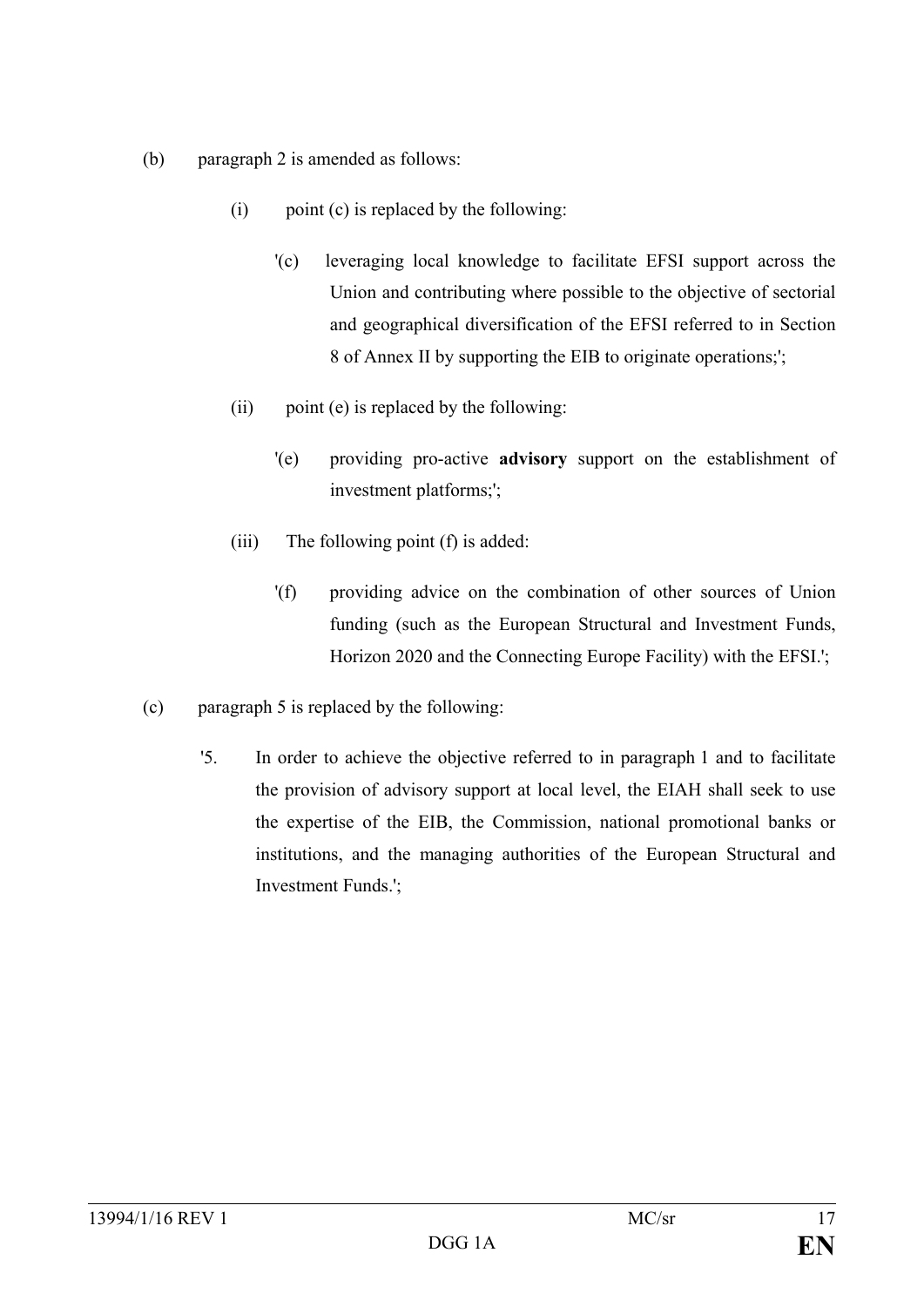(d) in paragraph 6, the second sentence is replaced by the following:

'Cooperation between, on the one hand, the EIAH and, on the other hand, a national promotional bank or institution, an international (…) **financial** institution or an institution or a managing authority, including those acting as a national advisor, having expertise relevant for the purposes of the EIAH, may take the form of a contractual partnership. **The EIAH should aim to conclude at least one cooperation agreement with a national promotional bank or institution per Member State. In Member States where such an institution does not exist, the EIAH may provide, where appropriate, pro-active advisory support on its establishment.** ';

**(e) a new paragraph 7 is introduced:**

**Without prejudice to paragraph 6, in order to facilitate wider geographic outreach of advisory services and to support local development of advisory services, local presence of the EIAH shall be established in selected countries where needs are greatest. there are difficulties to develop projects under EFSI.**

- **(9a) Article 16 is amended as follows:**
	- **(a) in paragraph 1 a following last sentence is added:**

**'The report shall also include, once a year, a list of the main barriers to investment in Member States identified when carrying out investment operations covered by this Regulation.'**

**(b) in paragraph 2 a following point is added :**

**(k) a list of the main barriers to investment in Member States identified when carrying out investment operations covered by this Regulation.**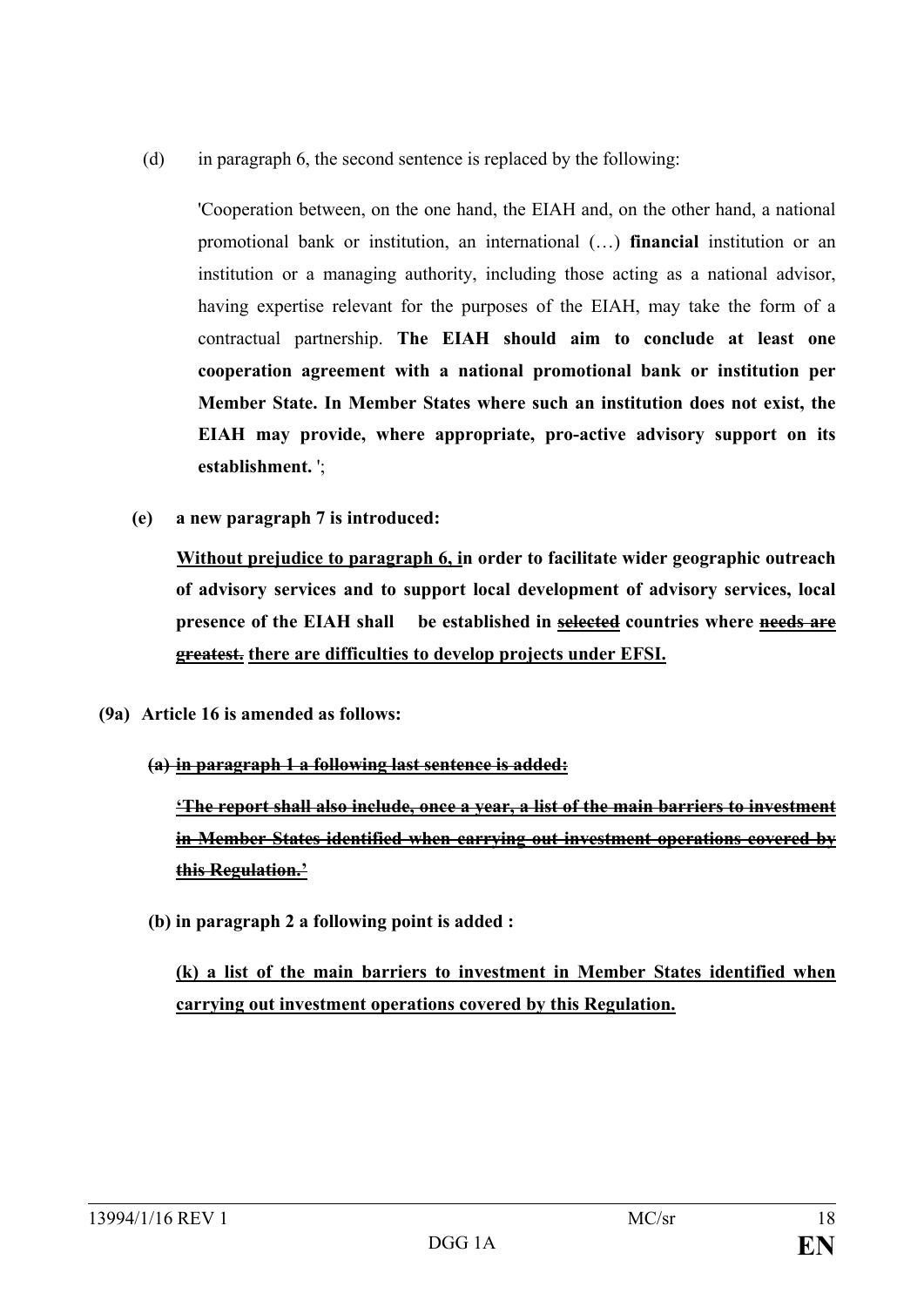- (10) Article 18 is amended as follows:
	- (a) paragraph 6 is replaced by the following:
		- '6. By **[30 June 2018] 31 December 2017 (…)** the Commission shall submit to the European Parliament and the Council a report containing an independent evaluation **(…) assessing the functioning of the EFSI, the use of the EU guarantee and the functioning of EIAH. as regards:**
			- **(a) the assessment of the functioning of the EFSI, the use of the EU guarantee and the functioning of the EIAH;**
			- **(b) whether EFSI constitutes a better use of resources of the EU Budget, maximizes the impact of public funds and mobilizes sufficient level of private capital.**
	- (b) paragraph 7 is replaced by the following

**'7. By [31 December 2019], the Commission shall submit to the European Parliament and the Council a report containing an independent evaluation of the application of this Regulation as regards:**

**(a) whether EFSI is achieving its objectives in particular concerning the contribution to growth and jobs and the additionality of projects;**

**(b) whether maintaining the scheme for supporting investment is still warranted or whether a smooth termination of the EFSI, while preserving the EU guarantee for the operations already approved under this Regulation, shall be ensured.'**

(c) paragraph 8 is deleted.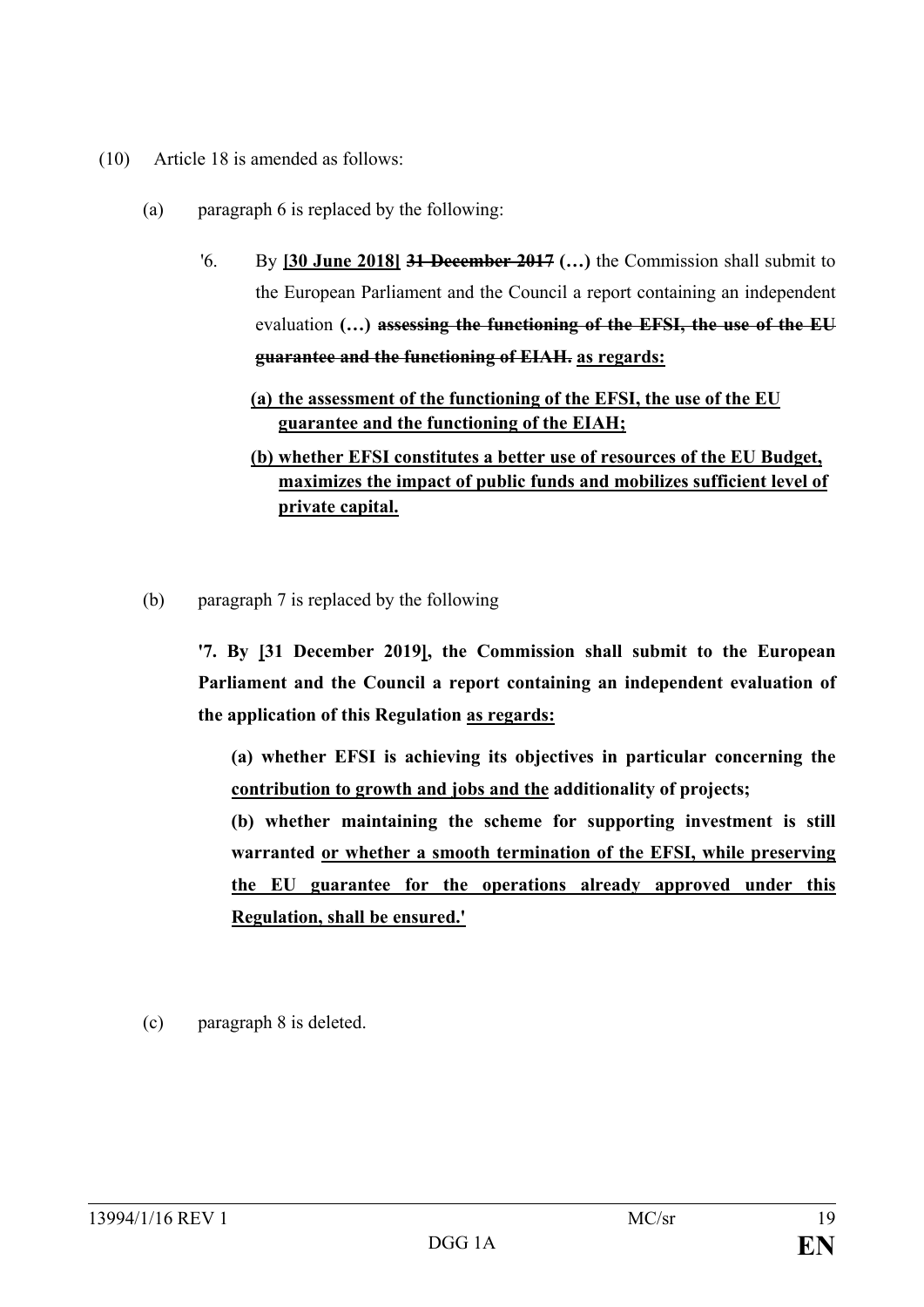(11) in Article 19, the following paragraph is added:

'The EIB and EIF shall inform or shall oblige financial intermediaries to inform the final beneficiaries, including SMEs, of the existence of EFSI support.';

- (12) Article 22(1) is replaced by the following:
	- '1. In their financing and investment operations covered by this Regulation, the EIB, the EIF and all financial intermediaries shall not support any activities carried out for illegal purposes, including money laundering, terrorist financing, organised crime, tax fraud and tax evasion, corruption, and fraud affecting the financial interests of the Union.

In particular the EIB and the EIF shall not participate in any financing or investment operation through a vehicle located in a **non-cooperative** jurisdiction **(…)** in relation to the application of the internationally agreed tax standards on transparency and exchange of information.

In their financing and investment operations covered by this Regulation, the EIB and the EIF shall not make use of or engage in tax avoidance structures, in particular aggressive tax planning schemes, or practices not complying with EU tax good governance principles, as set out in the Union legislation**. , including Commission recommendations and communications. In this context, the EIB shall take the utmost account of the policies of the Union.**

**(…) '**;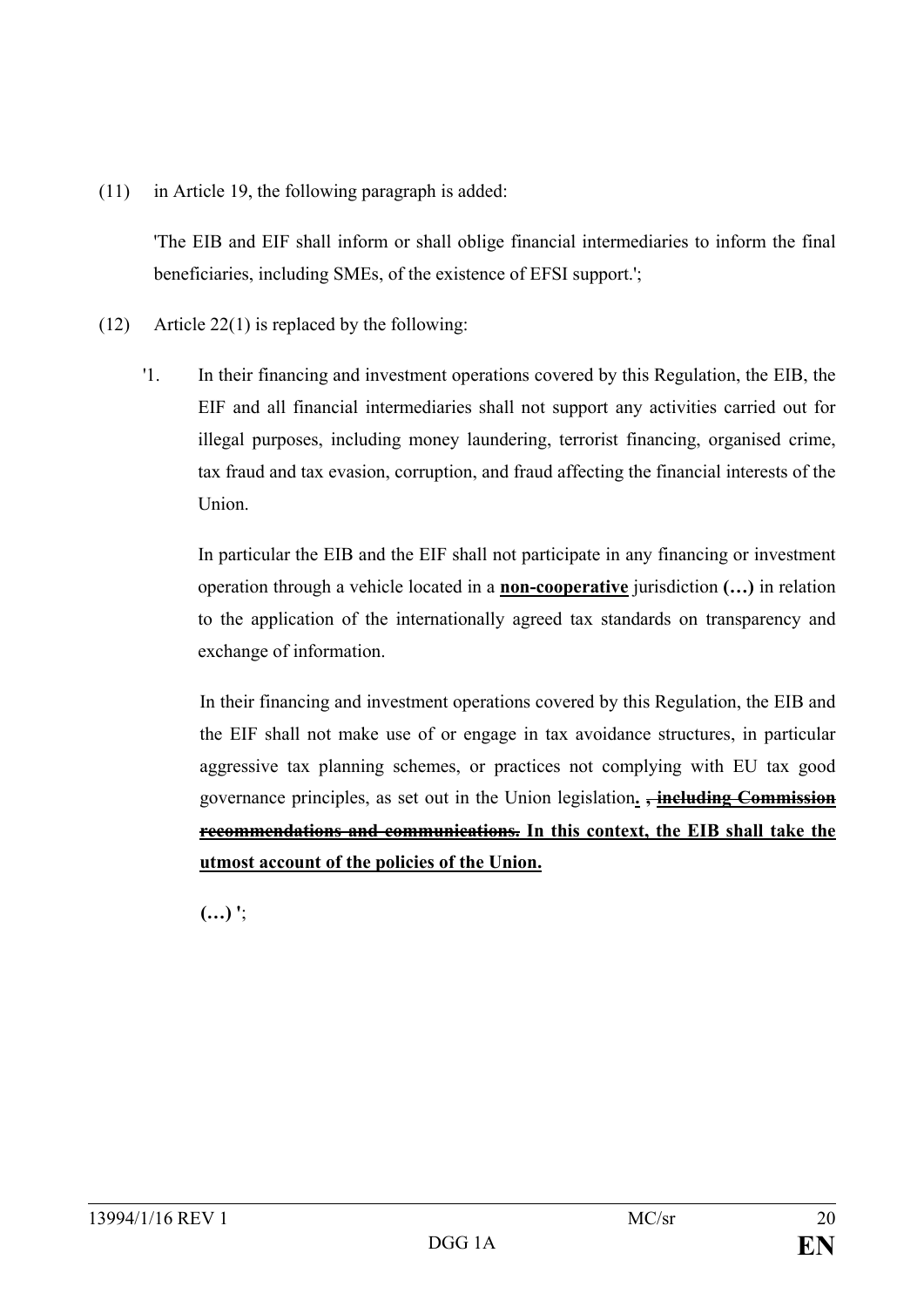(13) in Article 23(2), the first and second sentences of the first subparagraph are replaced by the following

'The power to adopt delegated acts referred to in Article 7(13) and (14) shall be conferred on the Commission for a period of five years from 4 July 2015. The Commission shall draw up a report in respect of the delegation of power not later than nine months before the end of the five-year period.';

(14) Annex II is amended as set out in the Annex to this Regulation.

## *Article 2*

**[**Regulation (EU) No 1316/2013 is amended as follows:

- (1) in Article 5, paragraph 1 is replaced by the following:
- '1. The financial envelope for the implementation of the CEF for the period 2014 to 2020 is set at EUR 29 992 259 000 in current prices. That amount shall be distributed as follows:
	- (a) transport sector: EUR 23 895 582 000, of which EUR 11 305 500 000 shall be transferred from the Cohesion Fund to be spent in line with this Regulation exclusively in Member States eligible for funding from the Cohesion Fund;
- (b) telecommunications sector: EUR 1 091 602 000;
- (c) energy sector: EUR 5 005 075 000.
- These amounts are without prejudice to the application of the flexibility mechanism provided for under Council Regulation (EU, Euratom) No 1311/2013(\*).**]**
- (\*) Council Regulation (EU, Euratom) No 1311/2013 of 2 December 2013 laying down the multiannual financial framework for the years 2014-20 (OJ L 347, 20.12.2013, p. 884).'.

 $\mathcal{L}$  , we have the set of  $\mathcal{L}$